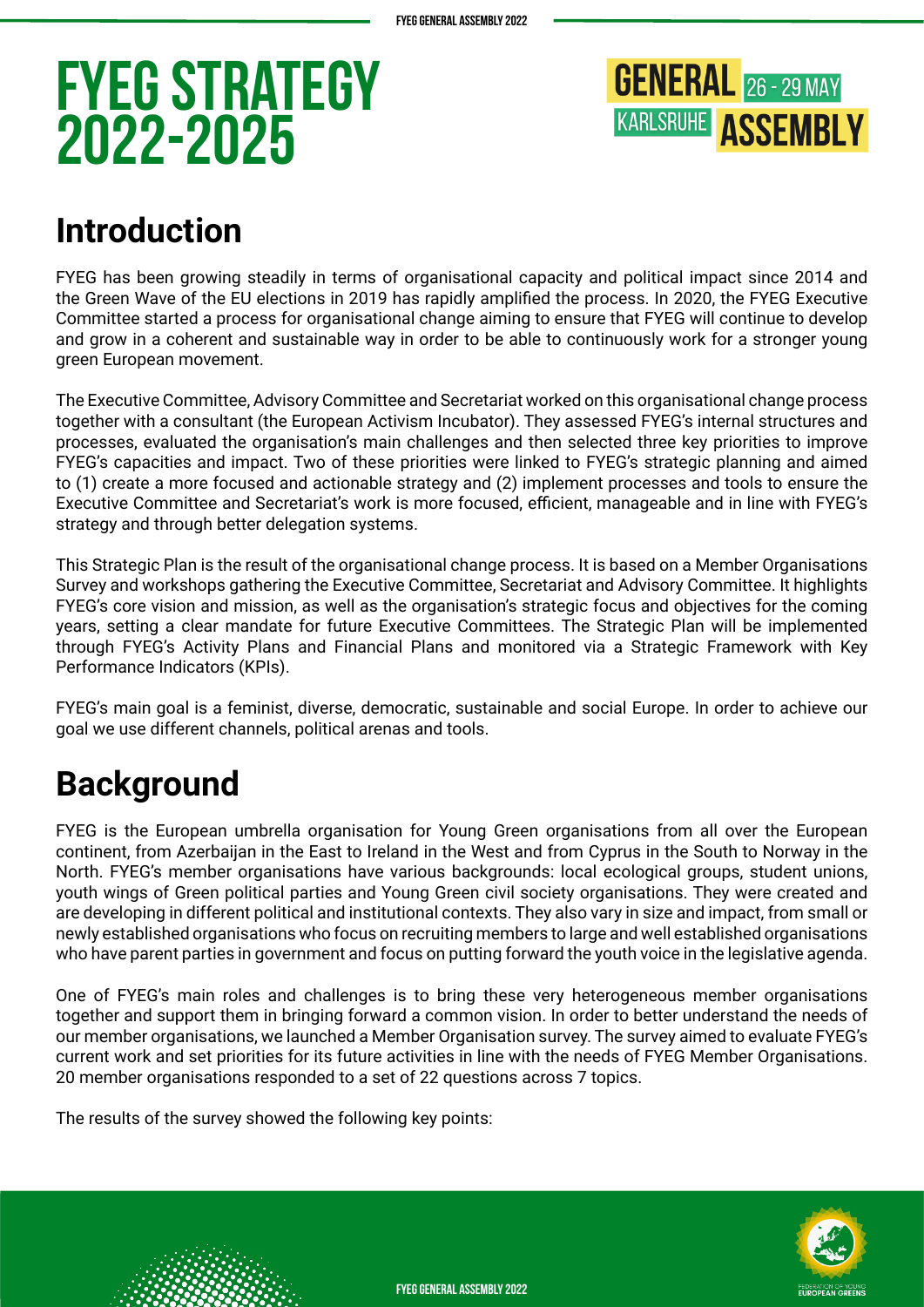

- FYEG's main strength is seen as **capacity building** for its members and young green organisations in general. Member organisations are most interested in training related to the development of their organisation (such as volunteer management and fundraising) but a lot of respondents also report that their organisation lacks the capacity and time to attend FYEG's training;
- FYEG's main added values are seen as **pioneering new and radical ideas** through activities engaging young people and **coordinating public campaigns** across Europe;
- In line with FYEG's analysis, member organisations identify the political activation and recruitment of members from racialized communities as the most relevant priority to improve the inclusion and representation of racialized communities within our movement.

Along with FYEG's monitoring and analysis of members' engagement with FYEG activities, the results of the survey were fundamental in understanding the needs of the member organisations and incorporating them in FYEG's strategy.

## **Vision, mission and strategic focus**

#### **Vision**

FYEG's core vision is a just, feminist, diverse, democratic, sustainable Europe where people are happy and free. Run by young people, for young people, FYEG's core mission is to empower young people to bring forward their perspectives in order to realise this vision, in line with green values.

#### **Strategic focus**

In order to realise its vision and mission, FYEG strategic focus for 2022-2025 will be on:

- Strengthening the FYEG Network and Membership Coordination;
- Capacity building;
- Bringing forward the youth perspective;
- Organisational growth.

In addition, FYEG will make inclusion and diversity an overarching focus of its strategy and activity plan, with the aim of building a more inclusive and diverse network where racialised communities and other underrepresented groups are better represented.

#### **Practical implementation**

To realise its mission, FYEG is led by its Executive Committee and run by its Secretariat. The FYEG Executive Committee is elected by FYEG's member organisations at the annual General Assembly. The FYEG Secretariat is based in Brussels, Belgium and is managed by the Secretary General, who is elected at the General Assembly. In realising its mission, FYEG is guided by its Political Platform that is adopted by Member Organisations at the General Assembly and lines out the organisation's political positions and values in detail.

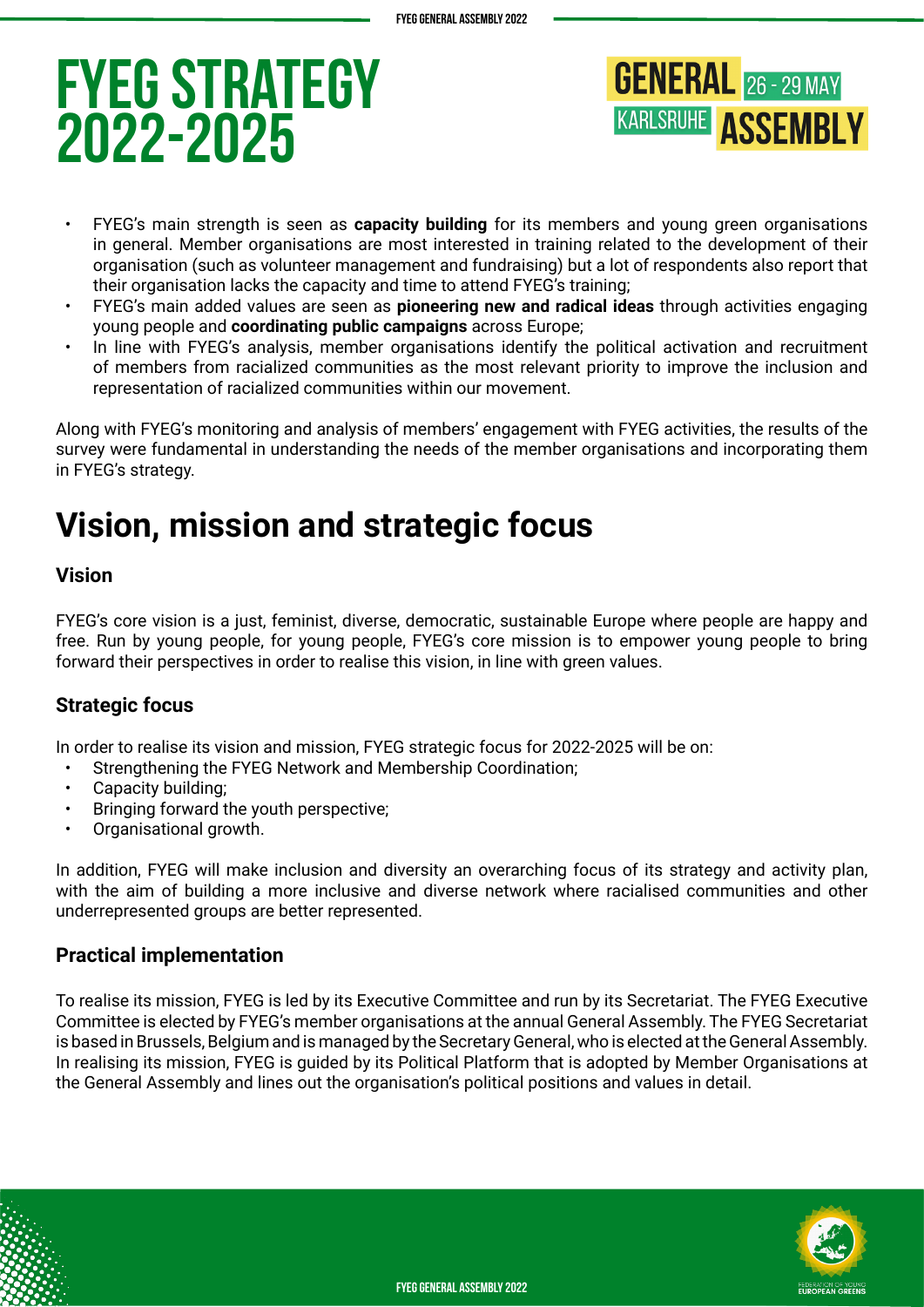

#### **Strategic objectives**

Find below the strategic objectives for each strategic focus:

## **1. Strengthening the FYEG Network and Membership Coordination**

The first strategic focus of FYEG is strengthening its network and membership coordination. For more than 30 years, FYEG's Member Organisation have joined forces at the European level, uniting their collective aspirations to learn from each other, to debate, to campaign together and to make the green Europe we wish to see become a reality. FYEG will continue to coordinate its network and member organisations to best serve both the federation as a whole and individual member organisations.

FYEG's long term goal is to maintain and develop a strong and well coordinated federation where member organisations are actively engaged and where FYEG's work complements the work of its member organisations.

Based on this goal, FYEG's priority will be to focus on its current members rather than expanding and growing its membership. This means expansion will only be pursued with organisations that are already connected to other Green family actors such as EGP, GEF or CDN, in countries where FYEG is not yet represented and when FYEG Executive Committee and Secretariat have the capacity to implement a meaningful welcoming process for and with the incoming organisation.

To realise this goal, FYEG will focus on 6 strategic objectives in the coming years:

- A. Tailor FYEG member organisation coordination and communication to the needs and demands of the member organisations;
- B. Improve the engagement of FYEG's member organisations from the South, especially to ensure they are more proportionally represented in FYEG's political work and long term planning;
- C. Improve the engagement of FYEG's member organisations from the East and empower them to be more active in the federation. To this end, FYEG will continue to support and cooperate with CDN, an instrumental and important partner organisation that is committed to develop and implement Green ideas in Eastern Europe;
- D. Invest in its candidate member organisations to implement a meaningful integration process;
- E. Increase the attention and support towards struggling member organisations;
- F. Facilitate political exchanges at the federation level.

### **2. Capacity building**

FYEG advocates for a systemic change that requires a transformation of society as a whole. In order to achieve this, FYEG strategically focuses on capacity building of young people across Europe and empowering changemakers through training and non-formal education projects. As a European organisation, FYEG's work is centred on the European level and reaches the regional and national level through its member organisations

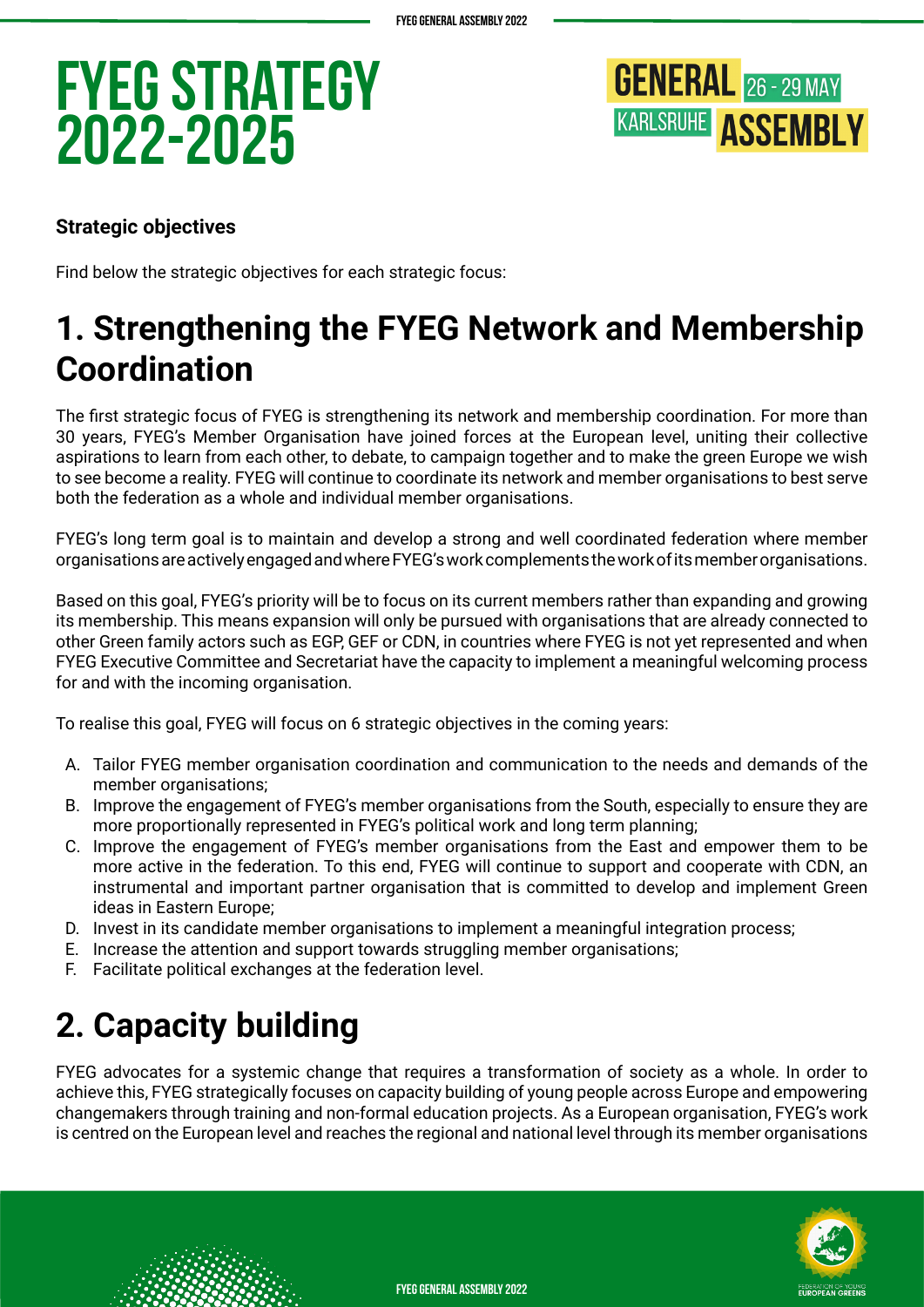

who, in turn, reach and impact the provincial and local level.

FYEG's long term goal in capacity building is twofold. On one hand, FYEG will invest in the capacity building of its Member Organisations to be more resilient, resourceful, sustainable, effective and efficient in delivering change at local and national levels. On the other hand, FYEG will empower young people to be skillful and impactful change-makers that are equipped and confident in developing radical ideas.

Throughout its activities, FYEG will work to develop and foster critical and analytical thinking as well as creativity and progressive ideas among young people, through quality non-formal education, capacity building and intercultural exchanges. FYEG will also encourage and promote inclusive and active participation of young people in democratic processes, especially for young people from racialised communities and other underrepresented groups.

To realise these goals, FYEG will focus on 4 strategic objectives in the coming years:

- A. Improve the capacities and resources of FYEG's member organisations and develop their competences in empowering young people at the national level;
- B. Increase youth participation in electoral processes, specifically the number of young greens running for political mandates at the national and European level;
- C. Create a space for young people to develop progressive ideas with relevant and meaningful political output:
- D. Increase the level of inclusion and diversity within the membership of FYEG's member organisations and at FYEG's educational activities.

## **3. Bringing forward the youth perspective**

FYEG fights for equality, inclusion, personal liberties and freedoms, social welfare and survival and well-being of our planet. As written in FYEG's political platform, FYEG does not see a single one of these political issues as a lone priority but instead fights for all of them simultaneously.

In order to achieve its vision of a feminist, diverse, democratic, sustainable and social Europe, FYEG uses different channels and tools. We work to be present and heard at all stages and levels, be it institutions of formal politics or grassroots level.

FYEG has two long term goals for bringing forward the young green perspective: (1) Ensuring that young people can participate and influence democratic processes and political institutions at the EU and European level, especially for young people from racialised communities and other underrepresented groups; and (2) ensuring the development, dissemination and adoption of new radical progressive ideas and policies in line with FYEG's Political Platform, especially in policy areas that predominantly affect youth.

With this goal in mind, FYEG will use its network and capacity building activities to empower young people to bring forward new radical progressive ideas and policies. FYEG will use its platform and media presence to amplify the youth voices and demands, with a particular focus on marginalised young people. When relevant for its work and objectives, FYEG will continue to collaborate with other youth organisations or progressive organisations in order to achieve greater impact and diversify its outreach.